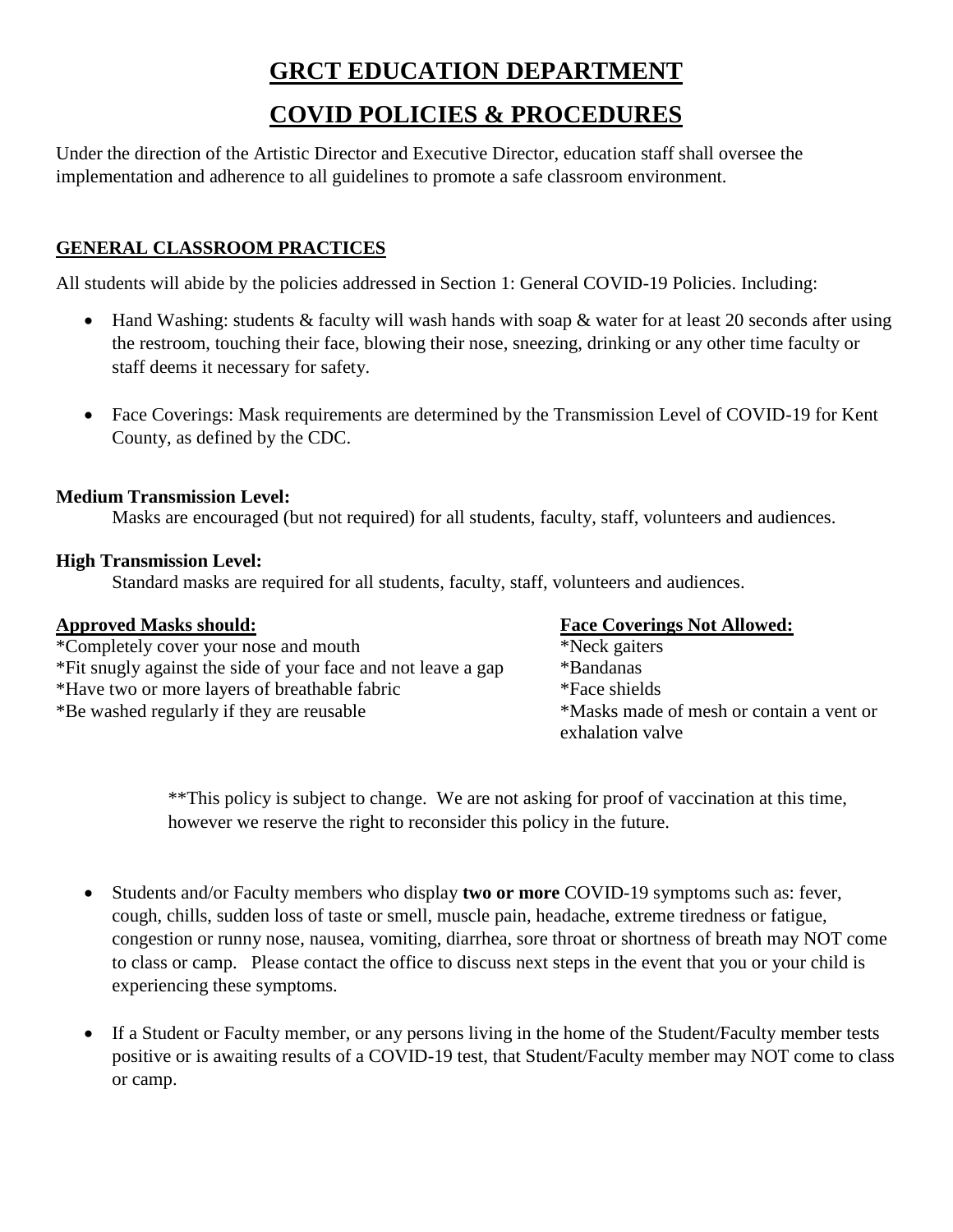#### **ARRIVAL AND DISMISSAL**

Arrival Procedure: Students should be dropped off outside of the Main Lobby doors on Library Street. A teacher or other Education staff member will greet each student at the Main Lobby Doors.

#### NO PARENTS, SIBLINGS, OR ANY PERSONS OTHER THAN THE STUDENT WILL BE ALLOWED IN THE BUILDING FOR ANY REASON.

Once students have been greeted, they will proceed to their designated class or camp waiting area in the Lobby. Teachers will then escort students to class.

Dismissal Procedure: Students will wait in the Main Lobby with their instructor. Education staff will greet the individual picking up the student at their vehicle, radio to the instructor what student to release, and release students directly to their vehicles on the theatre side of Library Street. Education staff will NOT release students and allow them to cross Library Street to a vehicle parked on the opposite side of the theatre facing Division Avenue. If the individual picking up the student wants to park and walk to the Lobby doors to pick up their student, please feel free to do so. Teachers will keep students in the Lobby until the student's designated adult or their vehicle has arrived.

#### **SPRING TERM - INFORMANCE PROTOCOL**

Each student will be allowed to have TWO (2) designated audience members for their class Informance. Lobby doors will open 15 minutes prior to the class Informance. In an effort to reduce indoor congregating, the lobby will NOT be open prior to that 15-minute window for gathering or restroom use. Once it is time for the Informance to begin, Education staff will escort the TWO (2) designated audience members to the classroom.

Not all classes will have an Informance. If your class will have an Informance, this information will be included in your welcome email.

\*\*Please note, this protocol is subject to change, dependent on Kent County Transmission Levels at the time of the class Informance.

#### **FINAL PERFORMANCE PROTOCOL-SUMMER CAMP**

Lobby doors will open 20 minutes prior to the summer camp performance. In an effort to reduce indoor congregating, the lobby will NOT be open prior to that 20-minute window for gathering or restroom use. Once the Lobby and auditorium are open, we will ask audience members to sit with their party in the designated seating areas in the auditorium.

**Face Coverings**: Mask requirements are determined by the Transmission Level of COVID-19 for Kent County, as defined by the CDC.

#### **Medium Transmission Level:**

Masks are encouraged (but not required) for all students, faculty, staff, volunteers and audiences.

#### **High Transmission Level:**

Standard masks are required for all students, faculty, staff, volunteers and audiences.